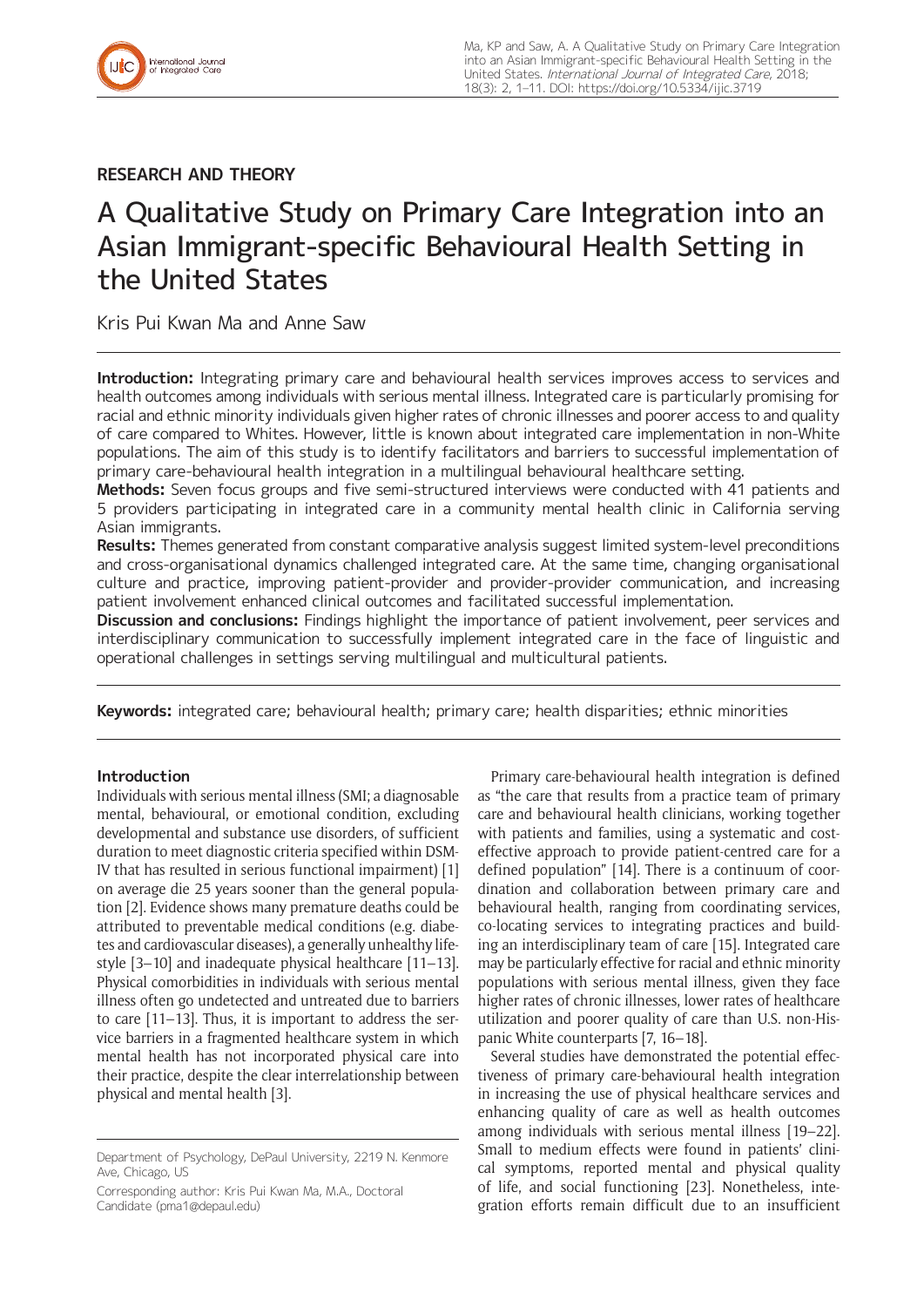understanding of the critical processes that bridge primary care and behavioural health services, and treatment elements that impact care [24–26]. A lack of diversity in patient samples further limited understanding of integrated care implementation in non-white populations [16, 24, 27]. As healthcare reform initiatives supporting integration continue to expand for individuals with serious mental illness, it is necessary to examine how primary care-behavioural health integration models can be implemented effectively, particularly in healthcare settings serving minority patients. The present study aimed to better understand the facilitators and barriers of integrated care in a multilingual behavioural health setting that primarily serves Asian immigrants in the United States.

## **Theory and Methods**

#### **Study setting**

This study took place in a large non-profit community mental health clinic in a metropolitan area of California. The clinic provided comprehensive outpatient behavioural health services to more than 2,000 patients annually. Their patients were mainly low-income Asian immigrants of which 90% spoke a primary language other than English.

#### **Program description**

In 2010, the clinic obtained government funding to initiate their Primary Care Integration program. The program collocated services in which primary care providers were embedded in the behavioural health setting [15]. The interdisciplinary team was comprised of thirty-six behavioural health providers (including one psychiatrist) from the community mental health clinic and three primary care providers from the adjacent federally qualified health centre that provides medical services to a large Asian population in the area. Patients, who were 18 or above, self-identified Asian Americans, and receiving mental healthcare through the clinic, were recruited by their care managers to enrol in this program.

Through this program, patients received primary care services and regular behavioural health care management in the same facility. Patients attended appointments with their assigned primary care physicians every three months. Bilingual/bicultural behavioural health care managers also joined primary care visits with patients to aid on language translation and follow-up on recommendations. The interdisciplinary team used an electronic health record system to coordinate appointments, obtain and share patients' lab results, and to provide e-prescription. The psychiatrist, wellness coordinator, integrated care program administrators, care managers and primary care providers also held regular case conferences to discuss patients' treatment goals and outcomes. As part of the program, integration of physical health care and wellness education was expected to be included in routine care. Patients might also be recommended to join various wellness activities based on their needs and availabilities. These wellness activities were typically staffed by a bilingual instructor and co-facilitated by a peer worker. Peer workers, who have lived experience of serious mental illness, were trained and supervised by behavioural health providers.

The primary care integration program was a four-year effort. During the final year, the authors collaborated with the staff in recruitment and data collection for this qualitative study to examine factors that supported (i.e. facilitators) or hindered (i.e. barriers) the implementation of the program.

#### **Theoretical framework and study design**

The Health Behaviour Framework provides an overview of both contextual and individual factors that could influence patients' health behaviours and outcomes [28]. It is commonly used in studies of health disparities among chronically ill populations. Based on this framework, the present study gathered perspectives from both providers/administrators and patients to capture factors at the system, organisation, provider and individual levels that could potentially influence the integrated care implementation. Components of the Health Behaviour Framework were used to generate interview questions. Questions for providers intended to elicit their perspectives on the implementation of the program, including the provider characteristics, practice patterns, and structural support and systemic barriers. Providers/administrators were interviewed individually as they came from different disciplines that might represent different perspectives. Questions designed for patients focused on understanding their access to, experiences and perceptions of care in the program. Focus group discussion was selected for patients as a format to encourage participation and in-depth discussion [29]. The study protocols were approved by DePaul University's Institutional Review Board. Informed consent was obtained from each participant prior to participation.

#### **Sampling and recruitment**

The authors emailed and recruited five providers/administrators (4 from behavioural health and 1 from primary care) for interviews. There were in total 36 behavioural health providers and 3 primary care providers in the program. These five providers/administrators were purposively selected for the study, based on their knowledge of and involvement in the planning and implementation of various aspects of the program, which allowed for rich and diverse perspectives [30]. Provider characteristics and roles were presented in **Table 1**.

At the time of recruitment, 250 patients were enrolled in the program, 41 joined focus group discussions via convenience sampling. Recruitment flyers were distributed in individual and group meetings at the clinic. Patient characteristics were summarized in **Table 2**. All patients participated in the program were adults with monthly income less than \$900 and were eligible for the state's free or low-cost health coverage (i.e. Medi-Cal).

#### **Data collection**

Between March and May 2015, the authors conducted five one-hour semi-structured interviews with providers/ administrators in English over the phone. In July 2015, the second author and bilingual staff conducted seven semistructured focus group discussions with patients. Each onehour group consisted of six to seven participants, with one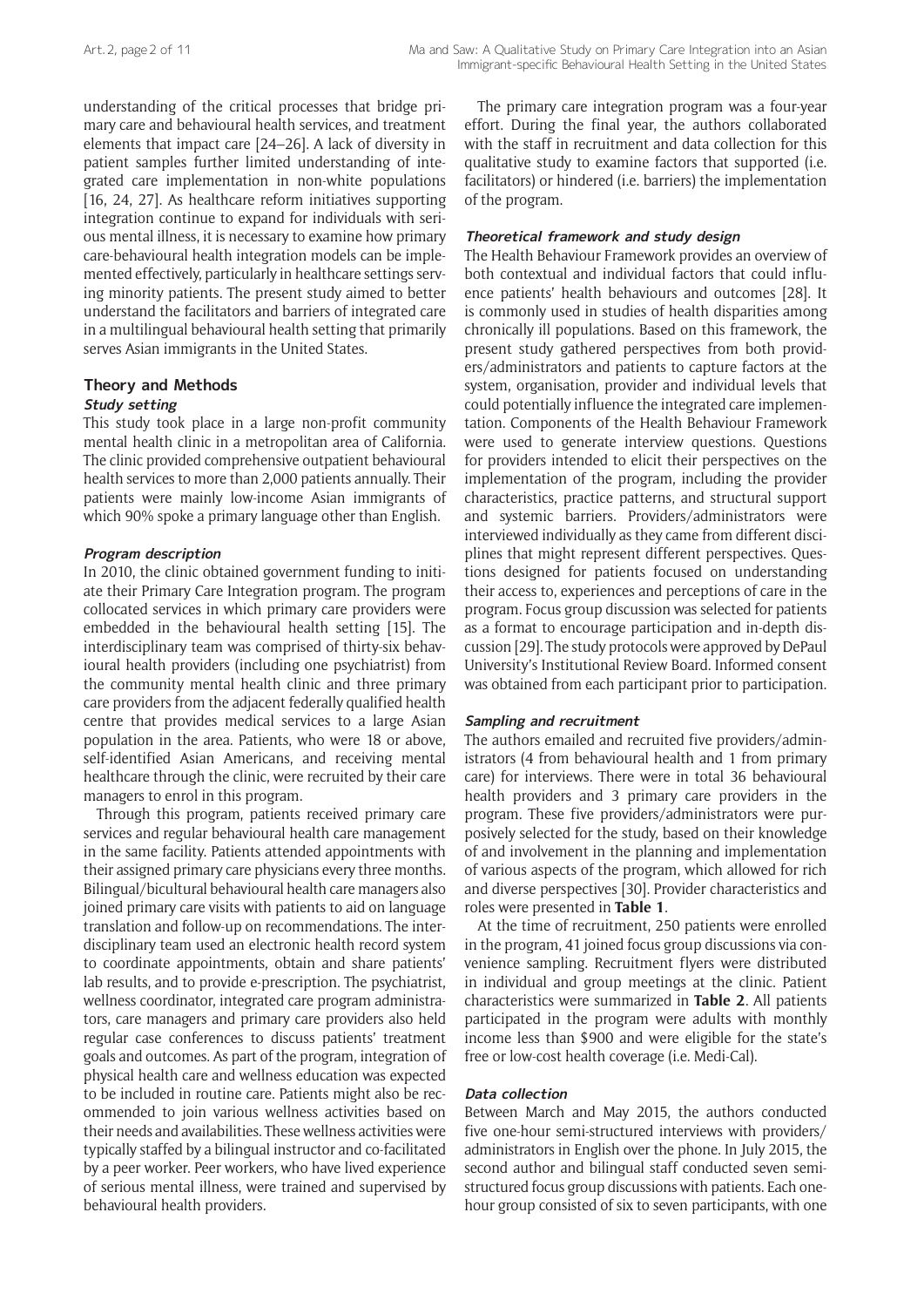## **Table 1:** Provider Characteristics.

|                               | $n \, (%)$ | or mean (SD)                            |
|-------------------------------|------------|-----------------------------------------|
| Gender                        |            |                                         |
| Male                          | 1          | $(20\%)$                                |
| Female                        | 4          | $(80\%)$                                |
| Ethnicities                   |            |                                         |
| Chinese                       | 3          | $(60\%)$                                |
| Cambodian                     | 1          | $(20\%)$                                |
| Vietnamese                    | 1          | $(20\%)$                                |
| Years of professional service | 10.6       | (8.9)                                   |
| Roles                         |            |                                         |
| Primary care                  | 1          | Primary care physician                  |
| Behavioural health            | 1          | Program director/clinical supervisor    |
|                               | 1          | Program coordinator/clinical supervisor |
|                               | 1          | Wellness coordinator/clinician          |

1 Data specialist/peer navigator

#### **Table 2:** Patient Characteristics.

| n (%) | or mean (SD) |
|-------|--------------|
|       |              |
| 12    | $(29.3\%)$   |
| 27    | $(65.9\%)$   |
| 52.1  | (10.6)       |
|       |              |
| 7     | $(17.1\%)$   |
| 14    | $(34.2\%)$   |
| 1     | $(2.4\%)$    |
| 2     | $(4.9\%)$    |
| 7     | $(17.1\%)$   |
| 6     | $(14.6\%)$   |
| 1     | $(2.4\%)$    |
|       |              |

*Note:* There were 2 missing cases for gender and age, and 3 missing cases for ethnicity.

bilingual staff as the interpreter. The groups were administered in languages concordant to participants. These languages were Cantonese, Vietnamese, Khmer, Mien and English. Participants were compensated with a \$20 gift card. All interviews and discussions were audio-recorded.

## **Data analysis**

Bilingual/bicultural researchers transcribed the recordings into English. Constant comparison method was used [31], wherein analytic themes were generated independently by multiple trained coders, then refined and agreed upon in study team meetings via group discussion. Six trained coders independently read the transcripts and generated initial codes guided by the study aim. Following an iterative coding process [32], coders reviewed and compared the codes in team meetings to generate a codebook. Based on the same codebook, pairs of coders revisited the transcripts to understand the meanings and ideas of the codes. The authors, guided by the Health Behaviour Framework, met with the coders to discuss the abstract meanings, patterns and interconnections among the codes, as well as explored possible factors beyond the framework. After the team reached theoretical saturation at which no additional data could provide more information to the codes [33], no further focus groups and interviews were conducted. The team inductively generated themes and reached consensus on the meanings and importance of the themes. NVivo 10.0 [34] was used for the analytic process.

To enhance the credibility of the findings and ensure they are reflective of participants' experiences, strategies to triangulate data sources and analysts were used [35]. First, multiple pairs of coders were employed to cross check data and achieve reliability. Coding reliability was assessed by comparing codes assigned to the same transcript by two different coders. Discrepancies in coding were discussed and clarified between the paired coders and in study team meetings. Second, we acknowledged potential differences in the information collected from focus groups and individual interviews, so similar and/or differing perspectives of patients and providers/administrators were taken into consideration in the process of coding and generating themes. Third, member checking was conducted through sharing the findings with six participants after data analyses. Participants agreed that the themes reflected their experiences and perspectives.

#### **Results**

Current findings identified five themes that described the facilitators and barriers as crucial to successful implementation of integrated care. The themes were summarized with sample illustrative quotes in **Table 3**.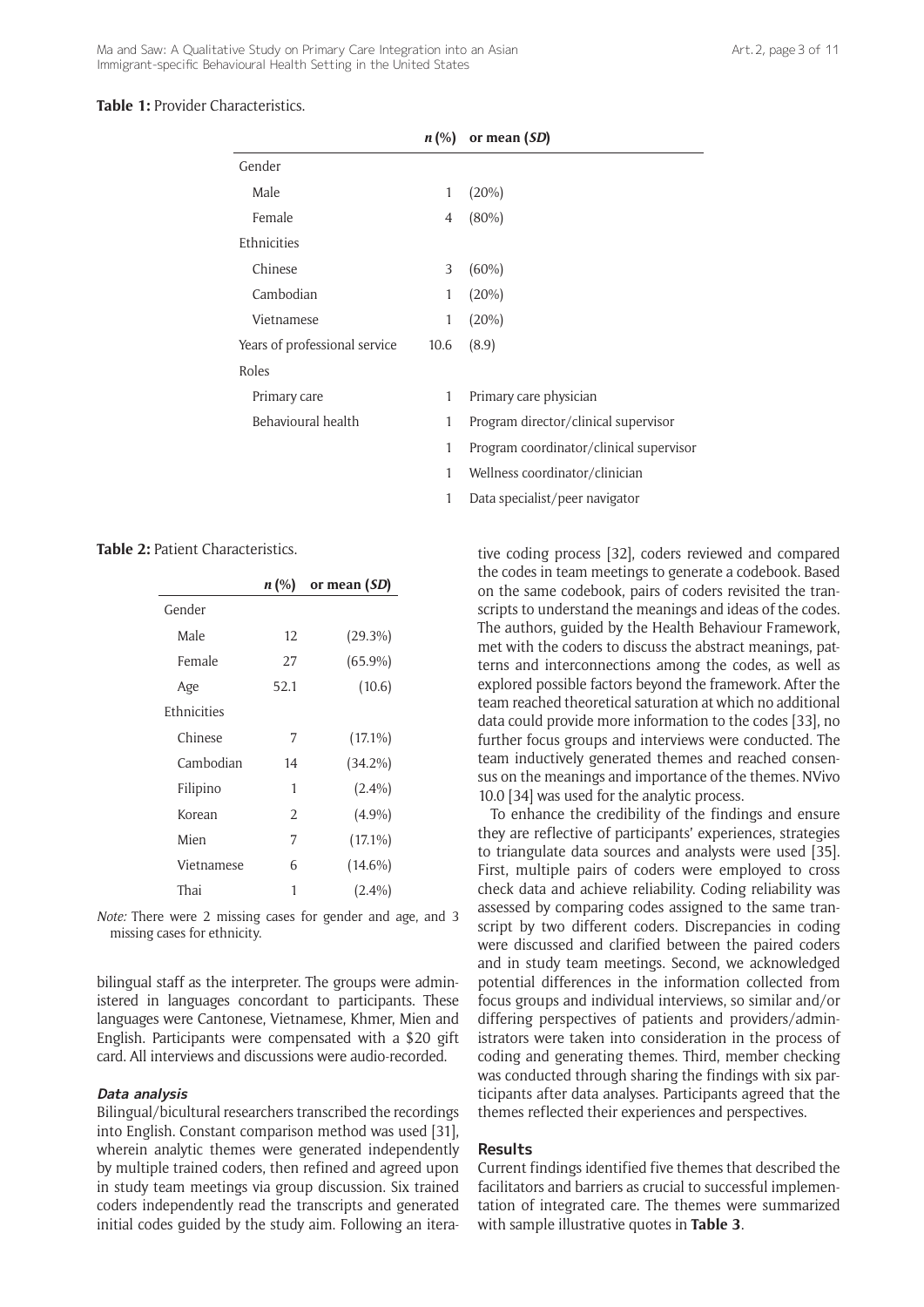|  | Table 3: Themes and Examples from Patients and Providers/administrators. |
|--|--------------------------------------------------------------------------|
|  |                                                                          |

| <b>Themes</b>                                                        | Sample quotes<br>from patients                                                                                                                                                                                                                                                                                                                                          | Sample quotes from<br>providers/administrators                                                                                                                                                                                                                                                                                                                                                                           |
|----------------------------------------------------------------------|-------------------------------------------------------------------------------------------------------------------------------------------------------------------------------------------------------------------------------------------------------------------------------------------------------------------------------------------------------------------------|--------------------------------------------------------------------------------------------------------------------------------------------------------------------------------------------------------------------------------------------------------------------------------------------------------------------------------------------------------------------------------------------------------------------------|
| Limited preconditions at<br>the system level                         | "I feel bad that inside the church when<br>the clinicians always supplement the<br>food they gave us and cooking by a<br>lot. My clinician spends a lot her own<br>personal money on it outside of it."                                                                                                                                                                 | "For some practitioners, it's just been dif-<br>ficult, and that's because not fully under-<br>standing the benefits of integration, benefits<br>of understanding the whole person, and<br>working as a team not working individually",<br>(behavioural health project coordinator)                                                                                                                                      |
| Cross-organisation<br>dynamics                                       |                                                                                                                                                                                                                                                                                                                                                                         | "I have to say when I look back, I felt like we<br>could do more team building and also role<br>clarificationI hope there will be more time<br>[for behavioural health and primary care<br>providers] finding the common ground, find-<br>ing the vision, and kind of scale back what<br>they need to do in order to get to that point<br>[integrate both sides' services]." (behavioural<br>health project coordinator) |
| Changes in organisational<br>culture and system                      |                                                                                                                                                                                                                                                                                                                                                                         | "I have to say our care managers they are<br>more willing [to] see the importance of<br>bringing the client to their primary care<br>providers appointments more than before."<br>(behavioural health project coordinator)                                                                                                                                                                                               |
| Improved patient-provider<br>and provider- provider<br>communication | "He had a gout, which he didn't know<br>what it was, and he was really thankful<br>that his case manager was there to bring<br>it up to have the discussion with the<br>primary care doctor so he had a better<br>understanding of his physical health."                                                                                                                | "I can recommend walking but who's going<br>to follow up? The case manager is taking<br>them out for a walkthose are the kind of<br>things I seeOr at least it would be reported<br>back to me that they were doing this."<br>(primary care physician)                                                                                                                                                                   |
| Increased patient<br>involvement                                     | "I volunteer in the exercise, yoga group,<br>in Zumba whenever the instructors are<br>out1 just memorize the instructor's<br>combinations, and do the combinations<br>more or less, and they're just following<br>along, the group members It makes<br>me feel proud to be able to do anything<br>good. I'm helping myself and I'm helping<br>others at the same time." | "The client is part of the team [In] the past,<br>even though the treatment person or the<br>treatment team decide what's best for the<br>client. But now, we are incorporating the<br>client to be a part of it. They have a sense of<br>that Because they know what's been work-<br>ing for them, what they are willing to do."<br>(behavioural health clinician)                                                      |

#### **Limited Preconditions at the System-level**

From the outset, providers identified four gaps in the macro system of healthcare that challenge optimal implementation of integrated care. A foremost struggle was the lack of training in clinicians regarding primary care behavioural health integration. Other providers said that in an integrated care setting, additional training and time were required to modify interventions in ways that best engaged their patients and responded to patients' needs.

Second, particularly in the context of serving a multilingual and diverse patient population, providers reported a constant struggle with inadequate resources to overcome cultural and linguistic barriers unique to the Asian immigrant population. Behavioural health providers said it was difficult to recruit multilingual clinicians who had knowledge, experience and willingness to work with non-English speaking populations with serious mental illness. The behavioural health clinician said she ended up being the instructor for most of the wellness activities because she was not able to find other instructors who felt comfortable to do so.

Third, behavioural health and primary care providers expressed concerns about the current reimbursement system that does not compensate for increased workload in integrated care setting. A behavioural health provider said:

"It has to be coming from the legislature all the you know, the state, and the government on the needs to have a different type reimbursement program for integrated care. Especially primary care, they are facing like you know from 10–15 minutes to half an hour visit. It is a lot of cost. And they don't get compensated for that."

The primary care physician stated her belief that the primary care clinic was losing money from their involvement in the integrated care program because it was difficult to obtain reimbursement for services rendered. Furthermore, other providers reported that the paucity of continuous funding hindered sustainability of the program. The program coordinator said many staff viewed the funding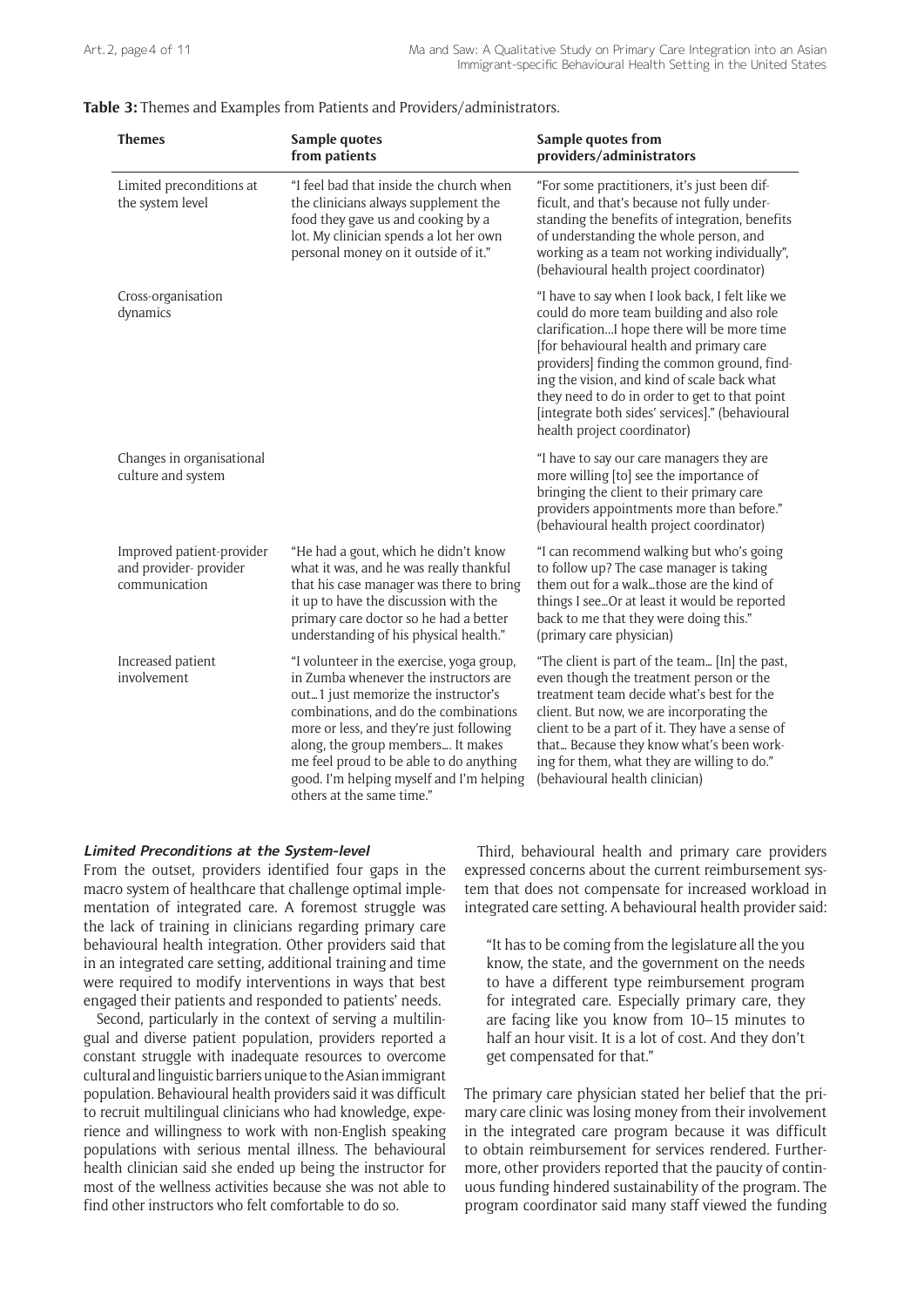for the program as time-limited and therefore were not willing to make more permanent changes in support of integrated care efforts.

Despite the clinic could secure a space for providing colocation of services, patients and providers discussed the challenge of physical capacity, specifically access to facilities large enough to hold wellness groups as part of the integrated care program. A behavioural health provider explained that they had been using donated space at a church to conduct some wellness group activities. However, this facility was small and not always available. Whereas there was an intention to increase wellness programming, the existing physical barriers limited the variety of wellness activities held and the number of patients that could benefit from them.

## **Cross-Organisation Dynamics**

The primary care integration program was the first formal working relationship between the primary care and behavioural health providers serving mutual patients. Providers on both sides admitted that the differences between two organisations made it difficult to work together and put the integrated care model in practice. The primary care physician said:

"I feel like the first year it really did take a whole year to get started and to just kind of acclimate because everyone was so different in their perception and vision of what the primary care integration project should be."

Providers raised challenges in creating a shared vision of integrated care, clarifying roles and responsibilities between behavioural health and primary care, and developing a mutual understanding of the administrative procedures (i.e. enrolment, scheduling, and billing) required for the integrated care program. Providers also reported working under constraints due to different protocols in two organisations. For example, the primary care physician mentioned they had to work around the issue of patient eligibility and billing for this program because primary care followed a different set of admission and insurance criteria required by federally qualified health centre. Providers expressed the importance of an interdisciplinary team to share vision, goals and priorities. They wished they had spent more time and opportunities on staff networking to build a cohesive team.

#### **Changes in Organisational Culture and System**

Despite the myriad of organisational challenges, providers agreed that there were gradual changes that led to a new culture and operational system for integrated care. Behavioural health clinician reported seeing an increased willingness in care managers to work with medical providers. Primary care physician, on the other hand, took initiative to communicate more frequently with care managers and acknowledge the importance of behavioural health interventions. Providers recognized a change in mentality from "your patient, my patient" into "our patient" and viewed their patients as shared within the team. Providers

also reported changes in the conventions of their jobs to improve service delivery. Care managers conducted more follow-ups with their patients on primary care providers' recommendations; whereas primary care physicians spent more time with patients learning about their mental health conditions.

Behavioural health providers explained that these changes occurred in the context of continuous access, exposure and education on each other's work. The behavioural health clinician and program coordinator said they took time to educate the care managers and primary care physicians about holistic wellness and invite them to see the different parts of the program and how they could apply in their practice. The program coordinator said:

"I really think that the immediate providers see the benefit and really they have different takes towards the care, the approach."

#### **Improved Patient-Provider and Provider-Provider Communication**

Both behavioural health and primary care providers reported using formal and informal communication channels to exchange information and provide structures for accountability, differentiation and coordination of care. The psychiatrist, primary care providers, care managers and other behavioural health staff held regular case conferences to discuss patients' treatment goals and progress. A few providers mentioned using daily informal check-ins amongst themselves to avoid patients falling through the cracks of the system and ensure services from different parties were provided to meet the patients' needs. Information exchange allowed providers to integrate their services for patients and be better informed about the feedback of their recommendations. Additionally, some patients saw their linguistic barriers and discomfort with primary care providers in discussing mental health issues being removed by having linguistically matched care managers at primary care appointments, thus improving patient-provider understanding.

Providers reported using an information sharing system to facilitate the integration between behavioural health and primary care. In the second year of the program, behavioural health providers obtained funding to develop their electronic health record system. The program coordinator explained that they used the system in three ways: (1) psychiatrists made e-prescriptions and checked for potential interactions among patient's different medications; (2) behavioural health providers obtained lab results to keep track of patients' health and progress; (3) primary care providers had access to the system to schedule patients' appointments. Despite some legal and technical barriers, providers valued the electronic health record system as it allowed immediate access to information at anytime from anywhere, and to coordinate appointments or treatment efforts, which was "especially important in this hard-to-reach population when no-shows are common".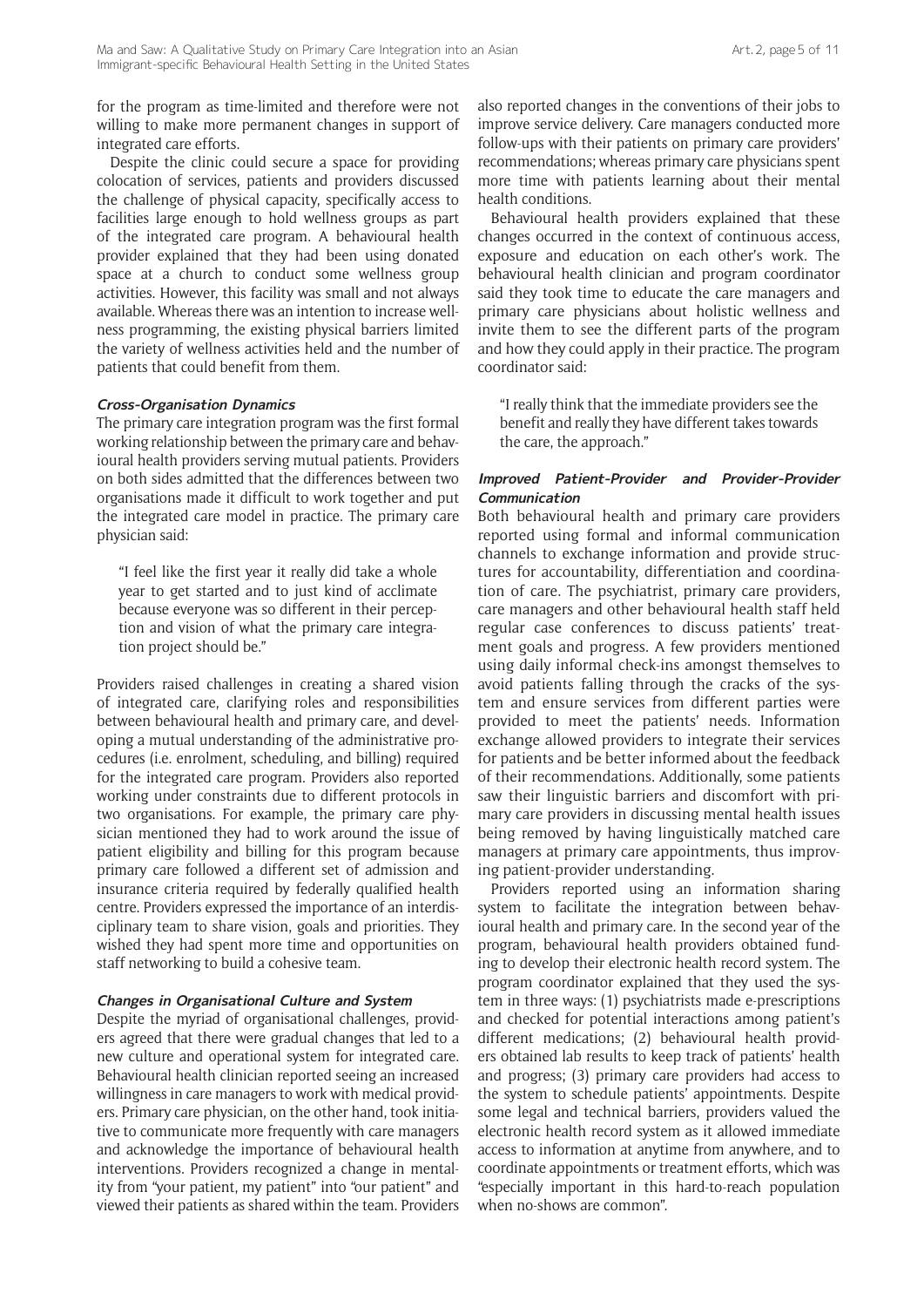#### **Increased Patient Involvement**

All providers recognized the importance of involving patients' knowledge, strengths, needs, perspectives and participation in supporting the implementation of integrated care and enhancing patients' clinical outcomes. They saw patients as "navigator[s] of their own recovery" and valued patients' awareness and abilities to manage their health. Providers reported more discussion with patients regarding their vital signs and health data. Family members were also invited to wellness activities with patients in order to reinforce health and wellness management at home.

Peer involvement was another initiative in the integrated care program. Several patients shared their experiences in volunteering and assisting certain parts of the integrated care program, such as recruiting patients, co-facilitating wellness activities, and providing support in language translation. These patients reported their experiences of leadership motivated them and their peers. Behavioural health providers said they created positions for peer leaders and recruited patients who had received training from the clinic. Parts of the training focused on culturally responsive and therapeutic engagement, and being sensitive to legal as well as ethical issues. The clinic encouraged peer involvement by providing supervision and acknowledging their services with stipend or gift cards. Providers

described peer leaders as "valuable workforce member[s]", since peer leaders provided additional resources and unique expertise to support integrated care implementation under an already taxed environment.

#### **Discussion**

The study provides insights into the implementation process of primary care-behavioral health integration and highlighted facilitators and barriers of employing a co-located care model in settings serving multilingual and multicultural patients. Our findings suggested that limited system-level preconditions and cross-organisational dynamics hindered integrated care implementation. At the same time, improvements in organizational culture and system (i.e. providers' mentality, job conventions), improved patient-provider and provider-provider communication, and increased patient involvement helped facilitate the implementation process. Based on these findings, we provided recommendations for future implementation. (See **Table 4**).

At the system level, workforce challenges and payment structures for integrated healthcare services imposed constraints on optimizing integration of care. Whereas other studies reported the need to train clinicians with knowledge, attitude and skills to deliver integrated care services [26, 36], our findings also added the importance of having

**Table 4:** Recommendations for future implementation of integrated care.

| integration program                                                                          | Major activities in this primary care                                                                                                             | <b>Future recommendations</b>                                                                                                                                                                                                                                            |
|----------------------------------------------------------------------------------------------|---------------------------------------------------------------------------------------------------------------------------------------------------|--------------------------------------------------------------------------------------------------------------------------------------------------------------------------------------------------------------------------------------------------------------------------|
| 1. Co-locate services<br>behavioural health setting                                          | · Primary care providers embedded in                                                                                                              | · Provide training to future providers and staff on<br>integrated care prior to implementation<br>· Consider organisational culture and top-down<br>involvement in planning for integrated care                                                                          |
| 2. Create an interdisciplinary team<br>administrative staff                                  | · Recruit primary care physicians, psy-<br>chiatrists, bilingual care managers,<br>behavioural health clinicians and                              | · Invest time and resources in team building and<br>defining shared vision of integration<br>· Develop shared protocols and clarify<br>responsibilities with expected outcomes                                                                                           |
| 3. Develop channels for greater<br>· Regular case conferences<br>procedures<br>with patients | interprofessional communication<br>· Informal check-ins and referral<br>· Bilingual behavioural care managers<br>attend primary care appointments | · Evaluate reimbursement, billing and<br>funding systems<br>· Management commitment to protect time and<br>resources for integrated care activities and training<br>· Develop financial and technical capacity in using<br>and maintaining an information sharing system |
| tem<br>patients' appointments                                                                | 4. Set up an electronic health record sys-<br>· For e-prescription, obtaining<br>lab results and coordinating                                     | · Allow different existing electronic health record<br>systems to be compatible with one another<br>· Develop culturally responsive treatment plans and<br>wellness activities for patients and their families                                                           |
| 5. Engage patients and family in                                                             | treatment and wellness activities                                                                                                                 | · Share decision making process with patients<br>through involving bilingual care managers                                                                                                                                                                               |
| ship opportunities                                                                           | 6. Enlist peers to be part of the work-<br>force and provide training and leader-                                                                 | · Create positions, define roles and provide training,<br>incentives and supervision for peer leaders                                                                                                                                                                    |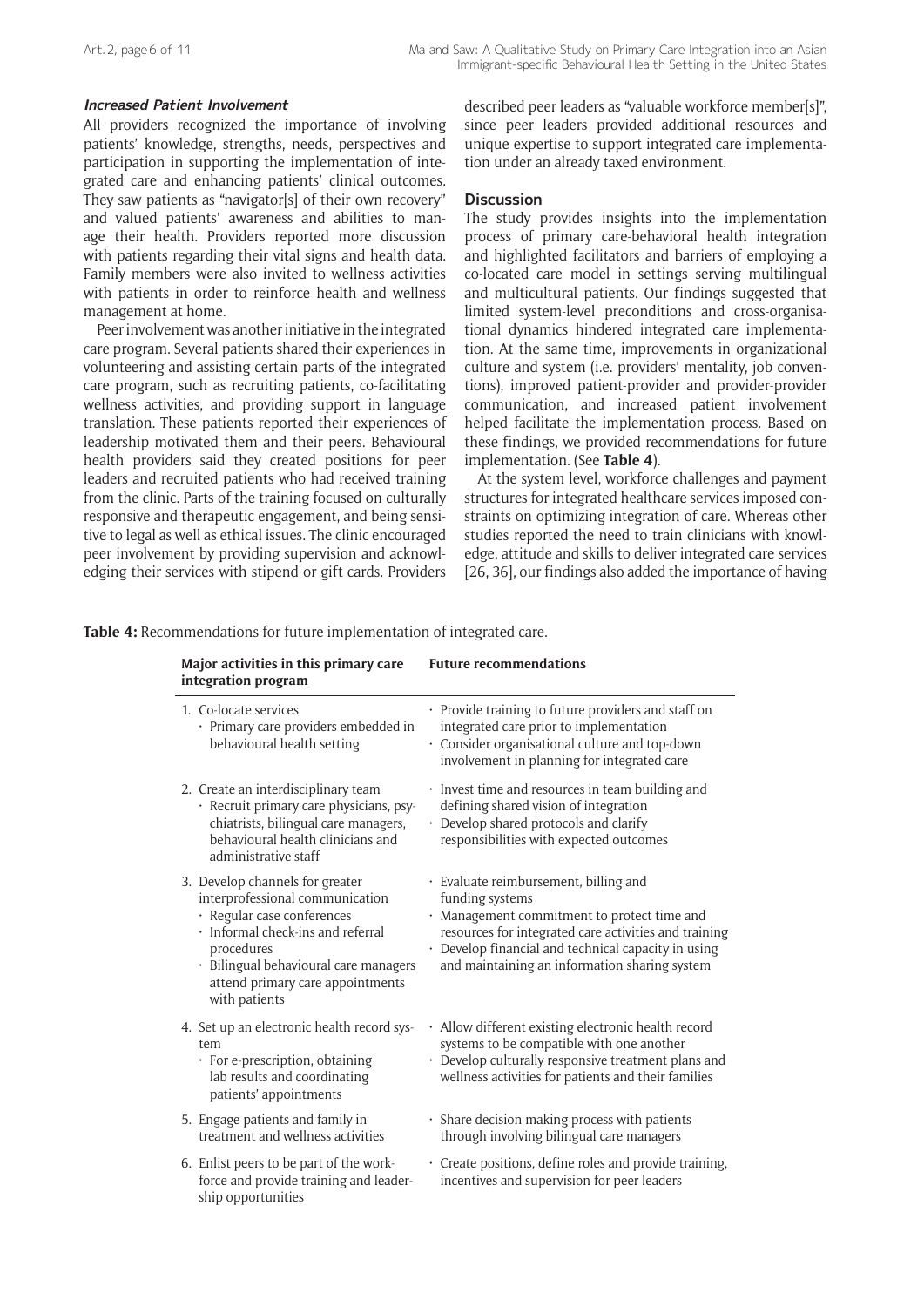multilingual, culturally sensitive clinicians. To develop integrated care interventions that can meet the unique needs of ethnic minority patients, more resources should be invested in recruiting and training both diverse providers [37]. Training and workforce development should begin early in medical and mental health education to effectively equip future providers with the skills and mindsets necessary for an integrated care approach. Crosstraining activities between primary care and behavioural health are suggested to enhance mutual understanding of the roles and duties. Training on cultural-specific conceptions of health, wellness, connection between the mind and body, and stigma about physical and mental illness would enhance quality of integrated care for culturally diverse individuals.

Removing system-level financial barriers is another prerequisite to support integrated care. Our findings suggest the need to modify existing funding models to allow for compensating the unique services (e.g. drop-in appointments, warm hand-offs where one provider physically guided patients to another provider) used in many integrated care settings. Streamlining funding structures and providing continuous funds are required to sustain integration [38]. For example, the use of electronic health record system facilitated providers to share data and coordinate treatment efforts. However, building an information system that allows collection and maintenance of information from multiple agencies require adequate IT infrastructure and financial support [38]. Currently, behavioural health providers are not reimbursed for implementing electronic health record systems through HiTech incentives from the Federal government [39]. Technical and legal challenges further impeded the sharing of information in the system. It is noted that current providers in behavioural health clinics and primary care settings used different electronic health record systems that are incompatible with one another, thus making communication and exchange of information across systems difficult. Extensive training was also needed for staff in the current study to become familiar with using these information sharing systems. Policymakers and funders must take into account the additional burdens on staffing and other resources associated with caring from multilingual, multicultural patients, as suggested elsewhere [40].

At the organisational level, the findings highlight the importance of considering organisational culture and top-down involvement as they shape the ability to move beyond minimal collaboration to closer integration of care [41]. Organisational differences and dynamics between behavioural health and primary care made early transitions difficult and less satisfactory, especially when there was minimal organisational and administrative support. Establishing a shared vision and understanding of integrated care is required for successful collaboration between organisations. The literature suggested that within interdisciplinary teams, it is also critical to have clarity about the specific aspects of care for which individuals in the team are responsible and accountable, supported by effective communication between team members [38]. Shared protocols, joint action plans and decision-making tools could be helpful in setting responsibilities with expected outcomes for providers. All providers and staff need time for training and to collaborate on patient care, which can be difficult in taxed clinical settings. Management commitment to protect time and resources for such activities are needed.

At the providers' level, the formation of an interdisciplinary team and effective communication between primary care and behavioural health providers have long been acknowledged as necessary to improve the physical health of individuals with serious mental illness. Our providers adopted various inter-professional communication strategies, such as regular case conferences and informal referral procedures, that promoted team effectiveness [24]. Operational changes such as modifying workflow and process of care, using data to track outcomes and evaluate improvements, providing primary care providers with access to shared information systems, and making changes related to leadership and practice culture are required [42]. Current findings reported changes in providers' perceived ownership and responsibility of patients as shared within the team. Changes to traditional job conventions, such as primary care providers extending consultation time and care managers attending primary care providers' appointments with patients, were also noted as critical to implementation success. These changes require willing, interested, committed and passionate staff, plus investment and commitment to change from all stakeholders [41, 43].

At the individual level, patient involvement is underscored as an active intervention ingredient by our providers and patients. They reported that communicating to patients about their health data and involving them in decision making, service delivery and informal peer support increases patients' self-efficacy, sense of responsibility, and motivation for individual behavioural change. Shared decision making has been frequently advocated in recovery-oriented behavioural health care and medication management, but seldom used in behavioural interventions for persons with serious mental illness [44]. The experiential expertise unique to patients also improved treatment effectiveness and patients' satisfaction with care [45–47]. Furthermore, peer workers and support leaders play a very critical role for integrated care in multilingual settings given their linguistic and cultural capacity along with their experiential knowledge. Our study showed peer workers serve as co-facilitators, navigators and language interpreters. By helping to serve as an interface between patients and the treatment team, peer leaders contribute to patients' greater treatment engagement and improved health outcomes [48]. Peer leaders also help to supplement the gaps in services where there is a lack of cultural competency and resources.

Integrated care programs are increasingly incorporating peer support leaders into delivery of services; yet the process of implementing and ways of supporting peer support leaders in integrated health care settings are still unclear [49]. Our study showed successful peer involvement requires organisational commitment, training, supervision, incentives and providers' support and trust.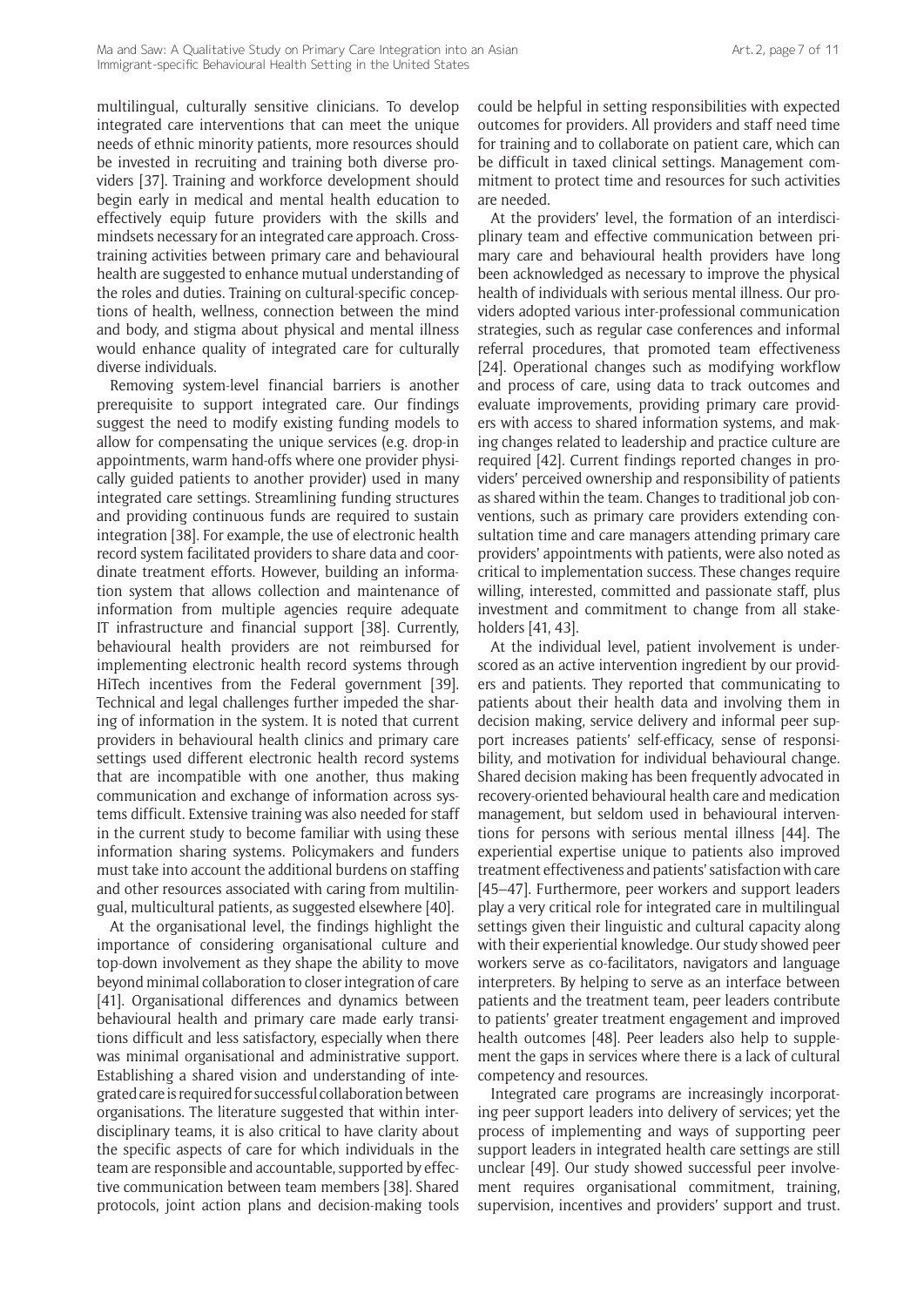To expand peer services in integrated care for multilingual patients, continuous investment in training and incentives from clinics are needed for peer leaders who help address cultural and linguistic challenges, for peers to mentor one another, and for providers to work effectively with and guide peer leaders [37].

Our study had several limitations. Convenience sampling was used for recruitment in this traditionally hard-to-reach population, and possible selection biases were noted. Most patients in the focus groups received both integrated care services and wellness activities versus those who only received integrated care services, thus the focus groups were not expected to be representative of all patients. The sample of our providers, who came overwhelmingly from behavioural health versus primary care, might not be representative of all providers; however, this was reflective of the integrated care team that was mainly composed of bilingual behavioural health clinicians. Given our study was conducted in one ethnic-specific community mental health clinic in California, it is acknowledged that the transferability of our findings is limited to Asian American adult immigrants with serious mental illness who were receiving care in a metropolitan area. Asian immigrants are a heterogeneous population and current findings should be interpreted with caution when applying to a particular Asian ethnic group. Multilingual staff were employed as interpreters in focus group discussions to facilitate understanding between researchers and patients. The risks of misinterpretation and social desirability bias were noted. Nevertheless, our findings provide important directions to implement integrated care in high disparity, ethnic-specific and multilingual populations.

## **Conclusion**

Addressing health disparity requires prevention and care for comorbid medical conditions. Promotion of healthy behaviours, early diagnosis and coordinated management, and integrated care between the mental health and medical systems are necessary. For linguistically and culturally diverse populations with serious mental illness, future integrated care efforts should focus on incorporating ways to engage patients in treatment, decision-making and service delivery processes, remove structural barriers for systems change, create opportunities to promote inter-professional team building and functioning, better allocate resources, and increase funding to build capacity for long-term sustainability [24]. Present findings help to inform future integrated care program development and implementation by pointing to active ingredients that may facilitate individual and organisational change and barriers that compromise implementation. They also assist organisational leaders and policymakers to make practical decisions regarding clinical, operational and financial needs. Integration of primary care and behavioural health is important to reducing disparities among those with serious mental illness, but such care is not "one size fits all" [24]. Approaches to integration should be responsive to the needs and context of the community. Therefore, providing empirical evidence to evaluate what works and what does not work for linguistically and culturally diverse groups is important.

## **Additional File**

The additional file for this article can be found as follows:

• **Table S1.** Themes and Examples from Patients and Providers. DOI: <https://doi.org/10.5334/ijic.3719.s1>

## **Acknowledgements**

We acknowledge Katherine Chun, Joyce Lim and Catherine Powell for their assistance with recruitment and data collection. We are also grateful to Amber Pham, Elvin Yao, Yangxi Li, Qing Wang and Rhymes Liu for their assistance with transcription, translation and coding; Bobbie Javier, Kimberly Kim and Jeremy Pagan for their assistance with transcription.

## **Reviewers**

Kerry Kuluski, MSW, PhD, Scientist and Assistant Professor, Sinai Health System, Canada.

Jorge Wong, Ph. D., Richmond Area Multi-Services, Inc. (RAMS, Inc.) and Palo Alto University, USA.

One anonymous reviewer.

## **Funding Information**

The study was supported in part by Substance Abuse and Mental Health Services Administration Grant No. SM-59770 and NIDA Grant No. L30 DA034563. The views and opinions contained in the publication do not necessarily reflect those of SAMHSA, the U.S. Department of Health and Human Services, or any other organization involved with the research, and should not be construed as such.

## **Competing Interests**

The authors have no competing interests to declare.

## **References**

- 1. PUBLIC LAW (PL) 102–321, the Alcohol, Drug Abuse, and Mental Health Administration Reorganization Act; 1992.
- 2. **Parks, J, Svendsen, D, Singer, P** and **Foti, ME.** Morbidity and mortality in people with serious mental illness. Alexandria, VA: National Association of State Mental Health Program Directors (NASMHPD) Medical Directors Council; 2006.
- 3. **Bartels, SJ.** Caring for the whole person: Integrated health care for older adults with severe mental illness and medical comorbidity. *Journal of the American Geriatrics Society*, 2004; 52. DOI: [https://](https://doi.org/10.1111/j.1532-5415.2004.52601.x) [doi.org/10.1111/j.1532-5415.2004.52601.x](https://doi.org/10.1111/j.1532-5415.2004.52601.x)
- 4. **Collins, E, Tranter, S** and **Irvine, F.** The physical health of the seriously mentally ill: An overview of the literature. *Journal of Psychiatric and Mental Health Nursing*, 2012; 19: 638–646. DOI: [https://](https://doi.org/10.1111/j.1365-2850.2011.01831.x) [doi.org/10.1111/j.1365-2850.2011.01831.x](https://doi.org/10.1111/j.1365-2850.2011.01831.x)
- 5. **De Hert, M, Correll, CU, Bobes, J, Cetkovich-Bakmas, M, Cohen, D, Asai, I, Detraux, J, Gautam, S, Möller, H, Ndetei, DM, Newcomer, JW, Uwakwe, R** and **Leucht, S.** Physical illness in patients with severe mental disorders. I. Prevalence, impact of medications and disparities in health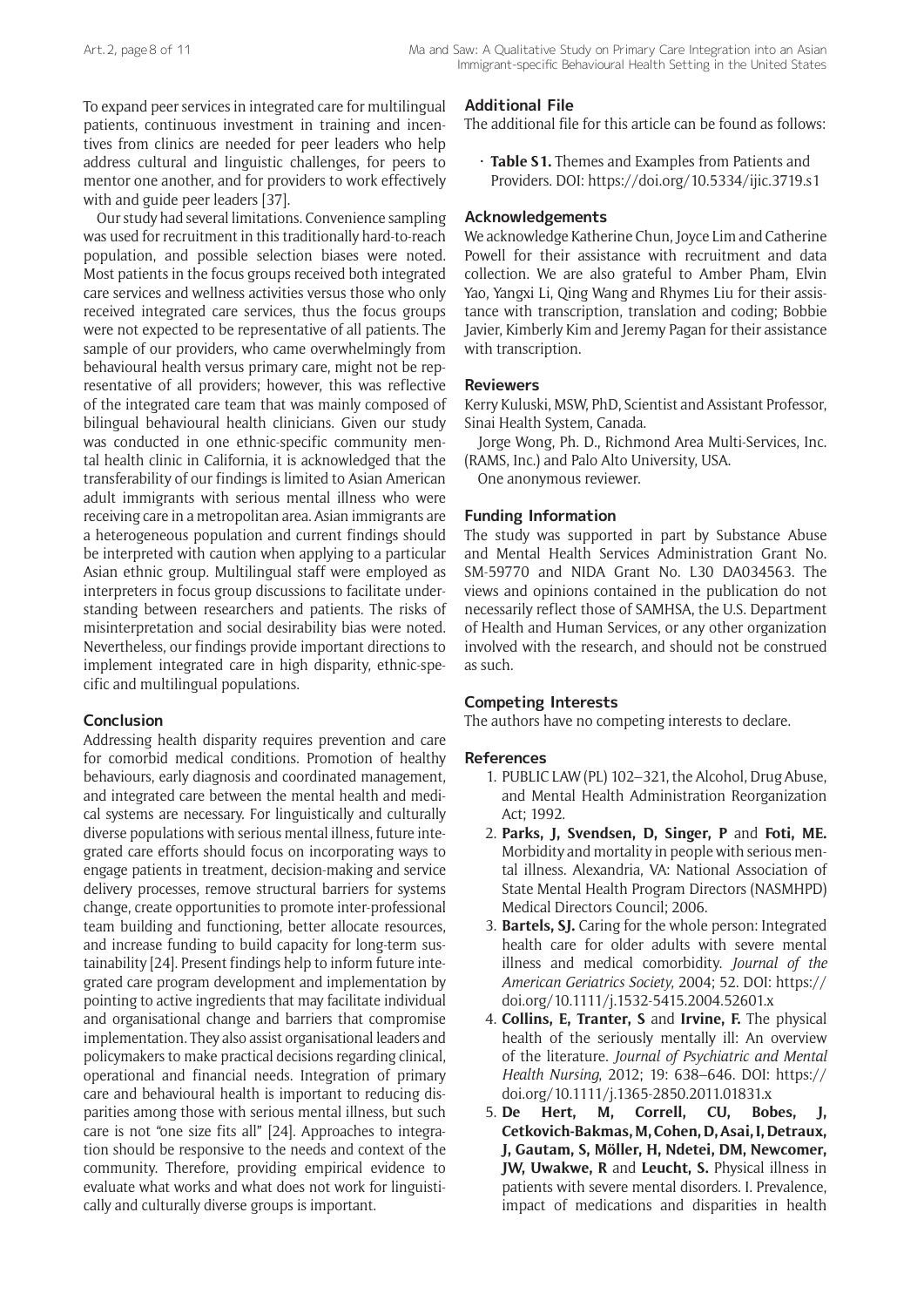care. *World psychiatry: Official journal of the World Psychiatric Association (WPA)*, 2011; 10: 52–77. DOI: [https://doi.org/10.1002/j.2051-5545.2011.](https://doi.org/10.1002/j.2051-5545.2011.tb00014.x) [tb00014.x](https://doi.org/10.1002/j.2051-5545.2011.tb00014.x)

- 6. **Lambert, TJ, Velakoulis, D** and **Pantelis, C.** Medical comorbidity in schizophrenia. *Medical Journal of Australia*, 2003; 178: S67–S70.
- 7. **Carliner, H, Collins, PY, Cabassa, LJ, McNallen, A, Joestl, SS** and **Lewis-Fernandez, R.** Prevalence of cardiovascular risk factors among racial and ethnic minorities with schizophrenia spectrum and bipolar disorders: A critical literature review. *Compr Psychiatry*, 2014; 55(2): 233–47. DOI: [https://doi.](https://doi.org/10.1016/j.comppsych.2013.09.009) [org/10.1016/j.comppsych.2013.09.009](https://doi.org/10.1016/j.comppsych.2013.09.009)
- 8. **Sokal, J, Messias, E, Dickerson, FB, Kreyenbuhl, J, Brown, CH, Goldberg, RW** and **Dixon, LB.**  Comorbidity of medical illnesses among adults with serious mental illness who are receiving community psychiatric services. *The Journal of Nervous and Mental Disease*, 2004; 192: 421–427. DOI: [https://doi.org/10.1097/01.](https://doi.org/10.1097/01.nmd.0000130135.78017.96) [nmd.0000130135.78017.96](https://doi.org/10.1097/01.nmd.0000130135.78017.96)
- 9. **Scott, D** and **Happell, B.** The high prevalence of poor physical health and unhealthy lifestyle behaviours in individuals with severe mental illness. *Issues in mental health nursing*, 2011; 32: 589–597. DOI: [https://doi.org/10.3109/0161284](https://doi.org/10.3109/01612840.2011.569846) [0.2011.569846](https://doi.org/10.3109/01612840.2011.569846)
- 10. **Miller, BJ, Paschall, CB** and **Svendsen, DP.** Mortality and medical comorbidity among patients with serious mental illness. *Psychiatric services*, 2006; 57(10): 1482–1487. DOI: [https://doi.](https://doi.org/10.1176/ps.2006.57.10.1482) [org/10.1176/ps.2006.57.10.1482](https://doi.org/10.1176/ps.2006.57.10.1482)
- 11. **Lawrence, D** and **Kisely, S.** Inequalities in healthcare provision for people with severe mental illness. *Journal of psychopharmacology (Oxford*, *England)*, 2010; 24: 61–8. DOI: [https://doi.](https://doi.org/10.1177/1359786810382058) [org/10.1177/1359786810382058](https://doi.org/10.1177/1359786810382058)
- 12. **van Hasselt, FM, Oud, MJ** and **Loonen, AJ.** Improvement of care for the physical health of patients with severe mental illness: A qualitative study assessing the view of patients and families. *BMC Health Services Research*, 2013; 13: 1–7. DOI:<https://doi.org/10.1186/1472-6963-13-426>
- 13. **Druss, BG, Marcus, SC, Campbell, J, Cuffel, B, Harnett, J, Ingoglia, C** and **Mauer, B.** Medical services for clients in community mental health centers results from a national survey. *Psychiatric Services*, 2008; 59(8): 917–920. DOI: [https://doi.](https://doi.org/10.1176/ps.2008.59.8.917) [org/10.1176/ps.2008.59.8.917](https://doi.org/10.1176/ps.2008.59.8.917)
- 14. **Peek, CJ.** National Integration Academy Council. Lexicon for behavioral health and primary care integration: Concepts and definitions developed by expert consensus. Rockville, MD: Agency for Health Care Research and Quality; 2013.
- 15. **Heath, B, Wise Romero, P** and **Reynolds, KA.**  Review and Proposed Standard Framework for Levels of Integrated Healthcare. Washington, D.C.: SAMHSA-HRSA Center for Integrated Health Solutions; 2013.
- 16. **Cabassa, LJ, Siantz, E, Nicasio, A, Guarnacci, P** and **Lewis-Fernández, R.** Contextual factors in the health of people with serious mental illness. *Qualitative Health Research*, 2014; 24: 1126–1137. DOI: <https://doi.org/10.1177/1049732314541681>
- 17. **Druss, BG, Zhao, L, Cummings, JR, Shim, RS, Rust, GS** and **Marcus, SC.** Mental comorbidity and quality of diabetes care under Medicaid: A 50-state analysis. *Med Care*, 2012; 50(5): 428–33. DOI: [https://](https://doi.org/10.1097/MLR.0b013e318245a528) [doi.org/10.1097/MLR.0b013e318245a528](https://doi.org/10.1097/MLR.0b013e318245a528)
- 18. **Sanchez, K, Chapa, T, Ybarra, R** and **Martinez, ON.** Eliminating disparities through the integration of behavioral health and primary care services for racial and ethnic minority populations, including individuals with limited English proficiency: A review of literature. U.S. Department of Health and Human Services, Office of Minority Health and the Hogg Foundation for Mental Health; 2012.
- 19. **Druss, BG, von Esenwein, SA, Glick, GE, Deubler, E, Lally, C, Ward, MC** and **Rask, KJ.** Randomized trial of an integrated behavioral health home: The health outcomes management and evaluation (HOME) study. *American Journal of Psychiatry*, 2016; 174(3): 246–255. DOI: [https://doi.org/10.1176/](https://doi.org/10.1176/appi.ajp.2016.16050507) [appi.ajp.2016.16050507](https://doi.org/10.1176/appi.ajp.2016.16050507)
- 20. **Kilbourne, AM, Pirraglia, PA, Lai, Z, Bauer, MS, Charns, MP, Greenwald, D, Welsh, DE, McCarthy, JF** and **Yano, EM.** Quality of general medical care among patients with serious mental illness: Does colocation of services matter. *Psychiatric Services*, 2011; 62(8): 922–928. DOI: [https://doi.](https://doi.org/10.1176/ps.62.8.pss6208_0922) [org/10.1176/ps.62.8.pss6208\\_0922](https://doi.org/10.1176/ps.62.8.pss6208_0922)
- 21. **Druss, BG, Rohrbaugh, RM, Levinson, CM** and **Rosenheck, RA.** Integrated medical care for patients with serious mental illness: A randomized trial. *Archives of General Psychiatry*, 2010; 58(9): 861–868. DOI: <https://doi.org/10.1001/archpsyc.58.9.861>
- 22. **Scharf, DM, Eberhart, NK, Schmidt, N, Vaughan, C, Dutta, T, Pincus, HA** and **Burnam, MA.** Integrating primary care into community behavioral health settings: Programs and early implementation experiences. *Psychiatric Services*, 2013; 64(7): 660–665. DOI: <https://doi.org/10.1176/appi.ps.201200269>
- 23. **Woltmann, E, Grogan-Kaylor, A, Perron, B, Georges, H, Kilbourne, AM** and **Bauer, MS.** Comparative effectiveness of collaborative chronic care models for mental health conditions across primary, specialty, and behavioral health care settings: Systematic review and meta-analysis. *American Journal of Psychiatry*, 2012; 169(18): 790–804. DOI: [https://doi.org/10.1176/appi.](https://doi.org/10.1176/appi.ajp.2012.11111616) [ajp.2012.11111616](https://doi.org/10.1176/appi.ajp.2012.11111616)
- 24. **Vogel, ME, Kanzler, KE, Aikens, JE** and **Goodie, JL.**  Integration of behavioral health and primary care: Current knowledge and future directions. *Journal of Behavioral Medicine*, 2016; 40: 69–84. DOI: [https://](https://doi.org/10.1007/s10865-016-9798-7) [doi.org/10.1007/s10865-016-9798-7](https://doi.org/10.1007/s10865-016-9798-7)
- 25. **Peek, CJ.** Planning care in the clinical, operational, and financial worlds. In: *Collaborative medicine case studies: Evidence in practice*, Kessler, R and Stafford, D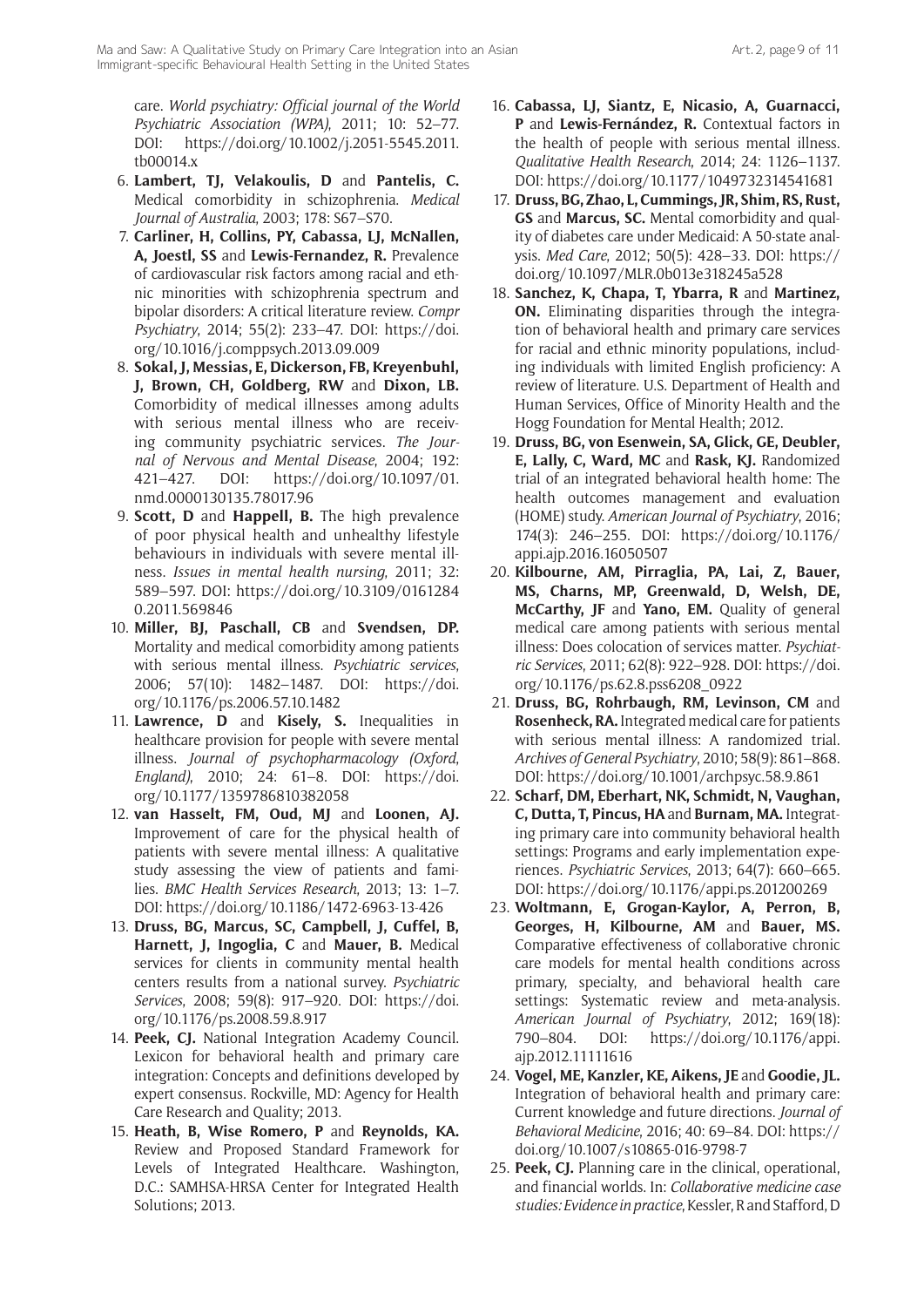(eds.), 2008; New York: Springer. DOI: [https://doi.](https://doi.org/10.1007/978-0-387-76894-6_3) [org/10.1007/978-0-387-76894-6\\_3](https://doi.org/10.1007/978-0-387-76894-6_3)

- 26. **Swinson, ET, Berkman, N, Brown, C, Gaynes, B** and **Palmieri, WR.** Disparities within serious mental illness. Technical Brief No. 25. (Prepared by the RTI International–University of North Carolina Evidence-based Practice Center under Contract No. 290-2015-00011-I). Rockville, MD: Agency for Healthcare Research and Quality; 2016.
- 27. **Butler, M, Kane, RL, McAlpine, D, Kathol, RG, Fu, SS, Hagedorn, H** and **Wilt, TJ.** Integration of Mental Health/Substance Abuse and Primary Care No. 173 (Prepared by the Minnesota Evidence-based Practice Center under Contract No. 290-02-0009) Rockville, MD: Agency for Healthcare Research and Quality; 2008.
- 28. **Bastani, R, Glenn, B, Taylor, VM, Chen, MS, Nguyen, TT, Stewart, SL** and **Maxwell, AE.** Integrating theory into community interventions to reduce liver cancer disparities: The Health Behavior Framework. *Preventive Medicine*, 2010; 50: 63–67. DOI: <https://doi.org/10.1016/j.ypmed.2009.08.010>
- 29. **Kitzinger, J.** Qualitative research. Introducing focus groups. *BMJ: British Medical Journal*, 1995; 311(7000): 299–302. DOI: [https://doi.org/10.1136/](https://doi.org/10.1136/bmj.311.7000.299) [bmj.311.7000.299](https://doi.org/10.1136/bmj.311.7000.299)
- 30. **Patton, MQ.** Qualitative research and evaluation methods. Thousand Oaks, California: 3rd Sage Publications; 2002.
- 31. **Glaser, BG.** The constant comparative method of qualitative analysis. *Social Problems*, 1965; 12(4): 436–445. Available from: [http://www.jstor.org/sta](http://www.jstor.org/stable/798843)[ble/798843](http://www.jstor.org/stable/798843). DOI:<https://doi.org/10.2307/798843>
- 32. **Strauss, A** and **Corbin, J.** *Basics of qualitative research*, 1990; 15. Newbury Park, California: Sage.
- 33. **Glaser, BG** and **Strauss, AL.** The discovery of grounded theory: Strategies for qualitative research. Chicago, Illinois: Aldine; 1967.
- 34. **Fraser, D.** QSR NUD\*IST Vivo: reference guide. Melbourne, Vic.: Qualitative Solutions and Research; 2000.
- 35. **Patton, MQ.** Enhancing the quality and credibility of qualitative analysis. *Health services research*, 1999; 34 (5 Pt 2): 1189–1208.
- 36. **Hall, J, Cohen, DJ, Davis, M, Gunn, R, Blount, A, Pollack, DA, Miller, WL, Smith, C, Valentine, N** and **Miller, BF.** Preparing the Workforce for Behavioral Health and Primary Care Integration. *J Am Board Fam Med*, 2015; 28(Suppl 1): S41–51. DOI: [https://](https://doi.org/10.3122/jabfm.2015.S1.150054) [doi.org/10.3122/jabfm.2015.S1.150054](https://doi.org/10.3122/jabfm.2015.S1.150054)
- 37. **Ida, DJ, SooHoo, J** and **Chapa, T.** Integrated care for Asian Americans, Native Hawaiian and Pacific Islander Communities: A Blueprint for Action: Consensus Statements and Recommendations. Rockville, MD: U.S. Department of Health and Human Services, Office of Minority Health; January 2012.
- 38. **Rodgers, M, Dalton, J, Harden, M, Street, A, Parker, G** and **Eastwood, A.** Integrated Care to Address the Physical Health Needs of People with Severe Mental Illness: A Mapping Review of the Recent Evidence on Barriers, Facilitators and Evaluations. *International Journal of Integrated Care*. 2018; 18(1): 9. DOI: [https://doi.](https://doi.org/10.5334/ijic.2605) [org/10.5334/ijic.2605](https://doi.org/10.5334/ijic.2605)
- 39. **Dougherty, M, Williams, M, Millenson, M** and **Harvell, J.** EHR payment incentives for providers ineligible for payment incentives and other funding study (Appendix A). Rockville, MD: U.S. Department of Health and Human Services, Office of Disability, Aging and Long-Term Care Policy; June 2013.
- 40. **Thai, L** and **Saw, A.** Integrating primary care and behavioral health: A nurse practitioner's perspective. *AAPI Nexus: Asian Americans and Pacific Islanders Policy*, *Practice*, *& Community*, 2014; 12(Fall). DOI: [https://doi.org/10.17953/appc.12.1-2.](https://doi.org/10.17953/appc.12.1-2.l77724297684g720) [l77724297684g720](https://doi.org/10.17953/appc.12.1-2.l77724297684g720)
- 41. **Gerrity, M, Zoller, E, Pinson, N, Pettinari, C** and **King, V.** Integrating primary care into behavioral health settings: What works for individuals with serious mental illness. New York, NY: Milbank Memorial Fund; 2014. Available from: [https://www.milbank.](https://www.milbank.org/resources/) [org/resources/.](https://www.milbank.org/resources/)
- 42. **Davis, M, Balasubramanian, BA, Waller, E, Miller, BF, Green, LA** and **Cohen, DJ.** Integrating behavioral and physical health care in the real world: Early lessons from advancing care together. *J Am Board Fam Med*, 2013; 26(5): 588–602. DOI: [https://doi.](https://doi.org/10.3122/jabfm.2013.05.130028) [org/10.3122/jabfm.2013.05.130028](https://doi.org/10.3122/jabfm.2013.05.130028)
- 43. **Gerolamo, AM, Kim, JY, Brown, JD, Schuster, J** and **Kogan, J.** Implementation of a reverse colocation model: Lessons from two community behavioral health agencies in rural Pennsylvania. *The Journal of Behavioral Health Services & Research*, 2016; 43: 443–458. DOI: [https://doi.org/10.1007/](https://doi.org/10.1007/s11414-014-9423-x) [s11414-014-9423-x](https://doi.org/10.1007/s11414-014-9423-x)
- 44. **Mahone, IH.** Shared decision making and serious mental illness. *Archives of psychiatric nursing*, 2008; 22: 334–343. DOI: [https://doi.org/10.1016/j.](https://doi.org/10.1016/j.apnu.2007.11.002) [apnu.2007.11.002](https://doi.org/10.1016/j.apnu.2007.11.002)
- 45. **Aschbrenner, KA, Naslund, JA, Barre, LK, Mueser, KT, Kinney, A** and **Bartels, SJ.** Peer health coaching for overweight and obese individuals with serious mental illness: intervention development and initial feasibility study. *Translational Behavioral Medicine*, 2015; 5: 277–284. DOI: [https://doi.org/10.1007/](https://doi.org/10.1007/s13142-015-0313-4) [s13142-015-0313-4](https://doi.org/10.1007/s13142-015-0313-4)
- 46. **Druss, BG, Zhao, L, von Esenwein, SA, Bona, JR, Fricks, L, Jenkins-Tucker, S, Sterling, E, Diclemente, R** and **Lorig, K.** The Health and recovery peer (HARP) program: A peer-led intervention to improve medical self-management for persons with serious mental illness. *Schizophr Res*, 2010. 118(1–3): 264–70. DOI: [https://doi.org/10.1016/j.](https://doi.org/10.1016/j.schres.2010.01.026) [schres.2010.01.026](https://doi.org/10.1016/j.schres.2010.01.026)